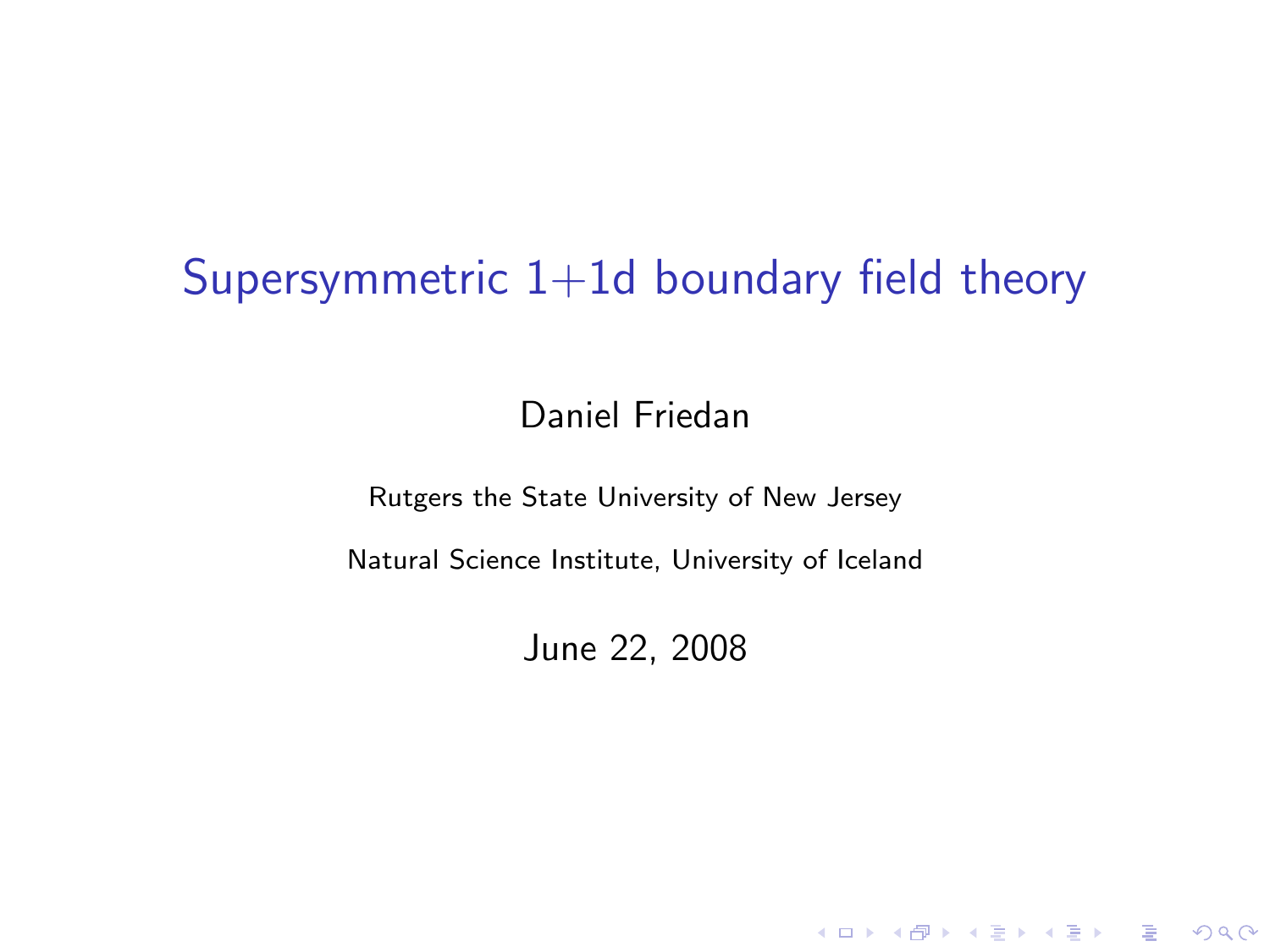1d quantum systems, critical in the bulk

$$
0 \t x \rightarrow
$$
  
\n
$$
Z = \text{tr } e^{-\beta H}
$$

for  $L/\beta \gg 1$ 

$$
\ln Z = \ln z(\Lambda \beta) + \frac{\pi c}{6} \frac{L}{\beta} + \ln z'
$$

boundary renormalization group flow

$$
\Lambda \frac{\partial \ln z}{\partial \Lambda} = \beta \frac{\partial \ln z}{\partial \beta} = \beta^a(\lambda) \frac{\partial \ln z}{\partial \lambda^a}
$$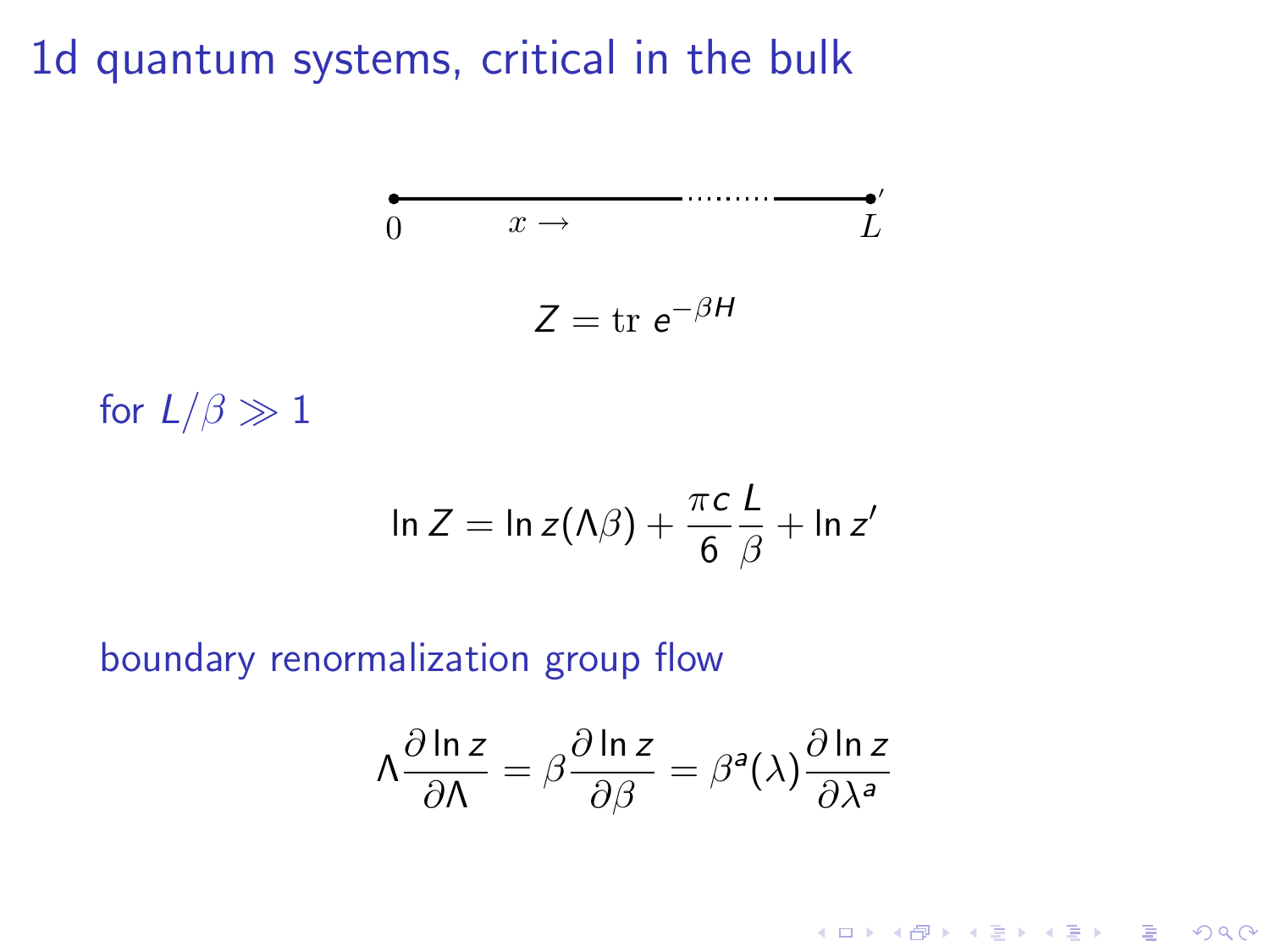## Gradient formula for boundary entropy

boundary entropy

$$
S = \left(1 - \beta \frac{\partial}{\partial \beta}\right) \ln Z = s + \frac{\pi c}{3} \frac{L}{\beta} + s'
$$

gradient formula

$$
\frac{\partial s}{\partial \lambda^a} = -g_{ab}\beta^b(\lambda)
$$

implying second law of boundary thermodynamics

$$
\Lambda \frac{\partial s}{\partial \Lambda} = \beta \frac{\partial s}{\partial \beta} = \beta^a \frac{\partial s}{\partial \lambda^a} = -\beta^a g_{ab} \beta^b \le 0
$$

The boundary behaves as an isolated system.

**K ロ ▶ K @ ▶ K 할 X X 할 X 및 할 X X Q Q O**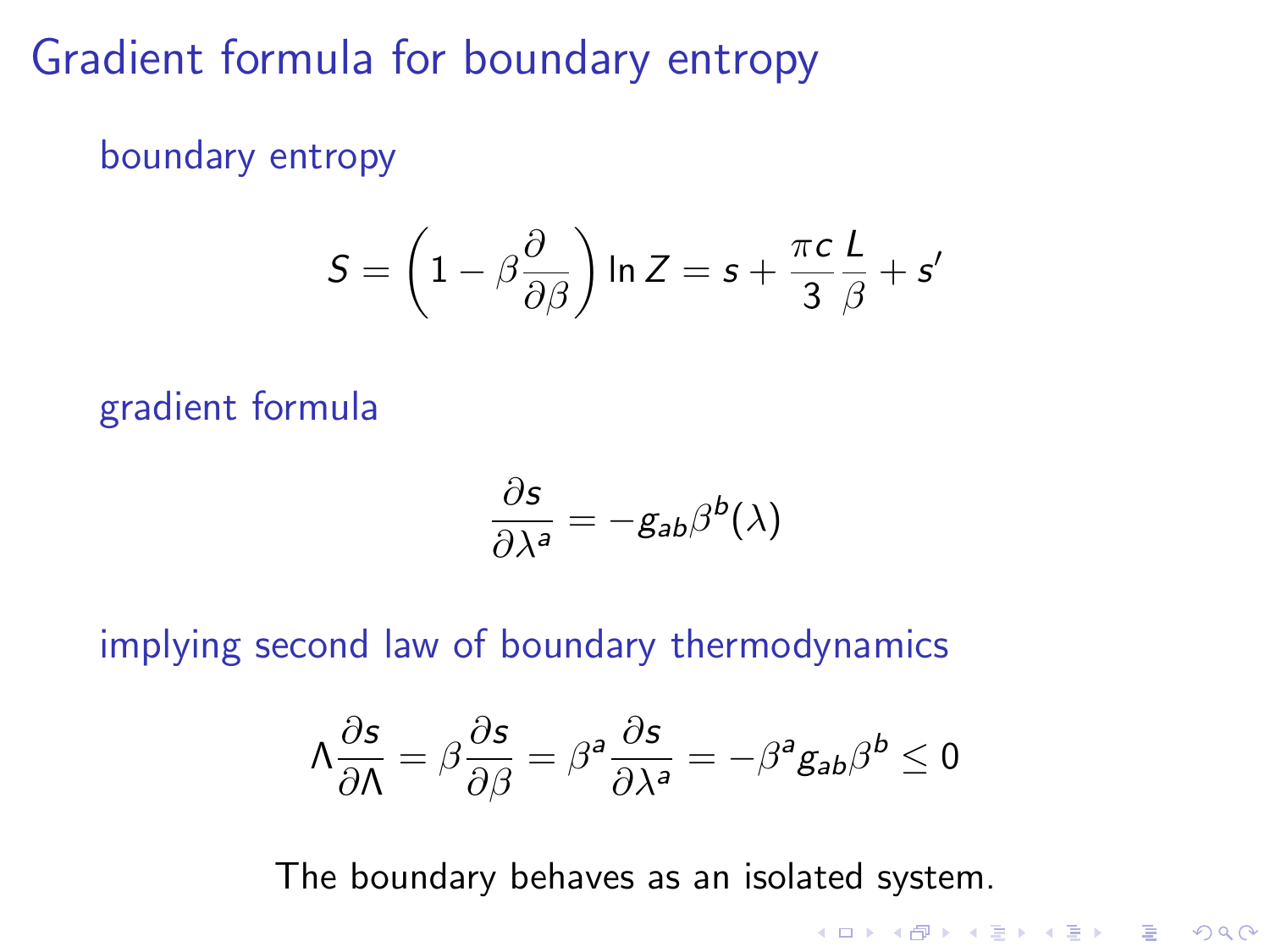Supersymmetric 1d systems, critical in the bulk

a conserved fermionic super-charge

$$
H=\hat{Q}^2
$$

(Advertisement: in cond-mat/0505084 and 0505085, I argued that circuits made of bulk-critical quantum wire, joined at boundaries and junctions, would be ideal for asymptotically large-scale quantum computing: the  $c = 24$  monster system in particular.)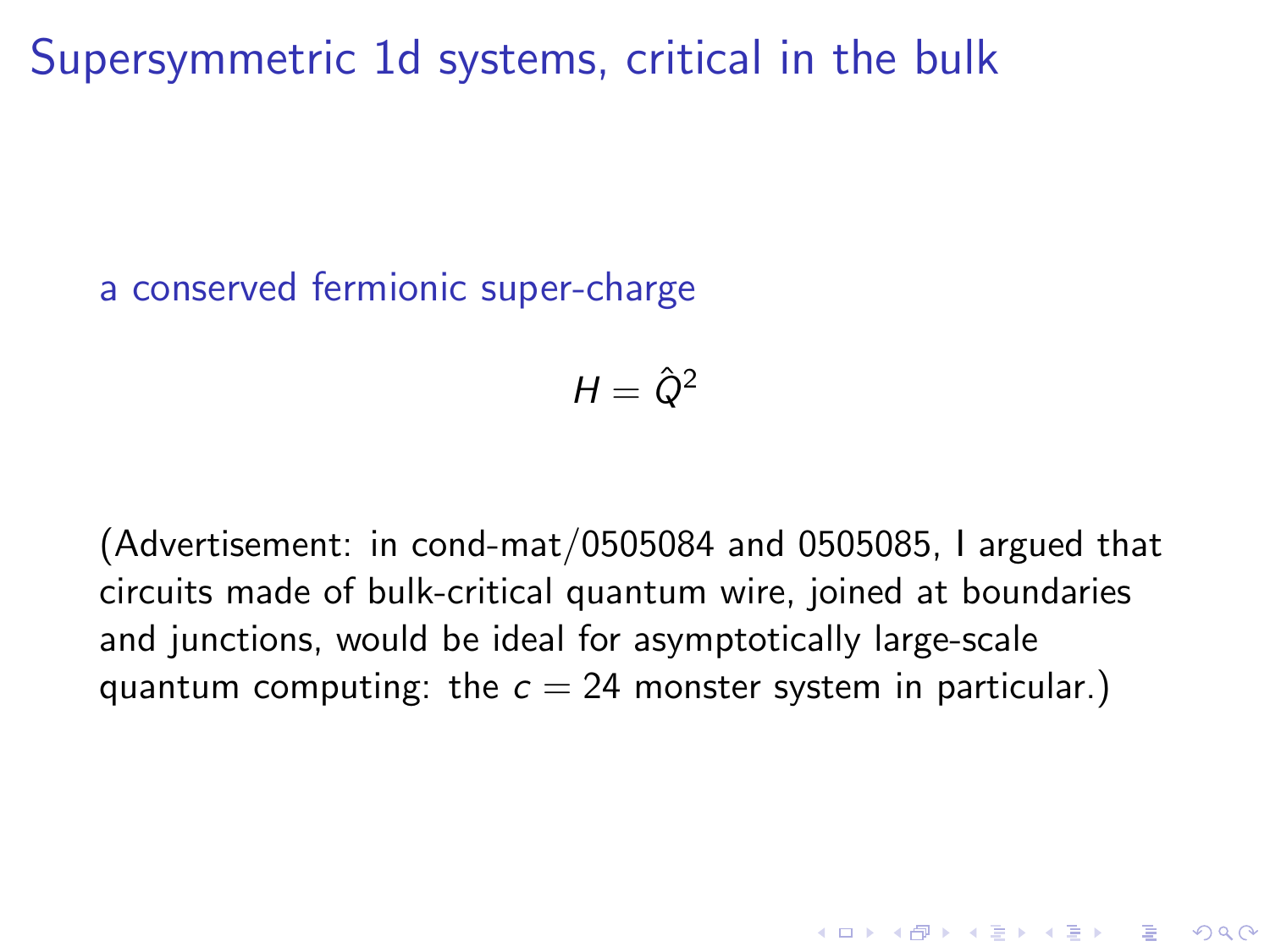### A second gradient formula for supersymmetric systems

[DF & A. Konechny, in preparation]

$$
\frac{\partial \ln z}{\partial \lambda^a} = -g_{ab}^S \beta^b(\lambda)
$$

(the  $\lambda^a$  now restricted to the susy coupling constants)

implying positivity of the susy boundary energy

$$
\Lambda \frac{\partial \ln z}{\partial \Lambda} = \beta \frac{\partial \ln z}{\partial \beta} = \beta^a \frac{\partial \ln z}{\partial \lambda^a} = -\beta^a g_{ab}^S \beta^b \le 0
$$

The boundary behaves as an isolated supersymmetric system.

**K ロ ▶ K @ ▶ K 할 X X 할 X 및 할 X X Q Q O**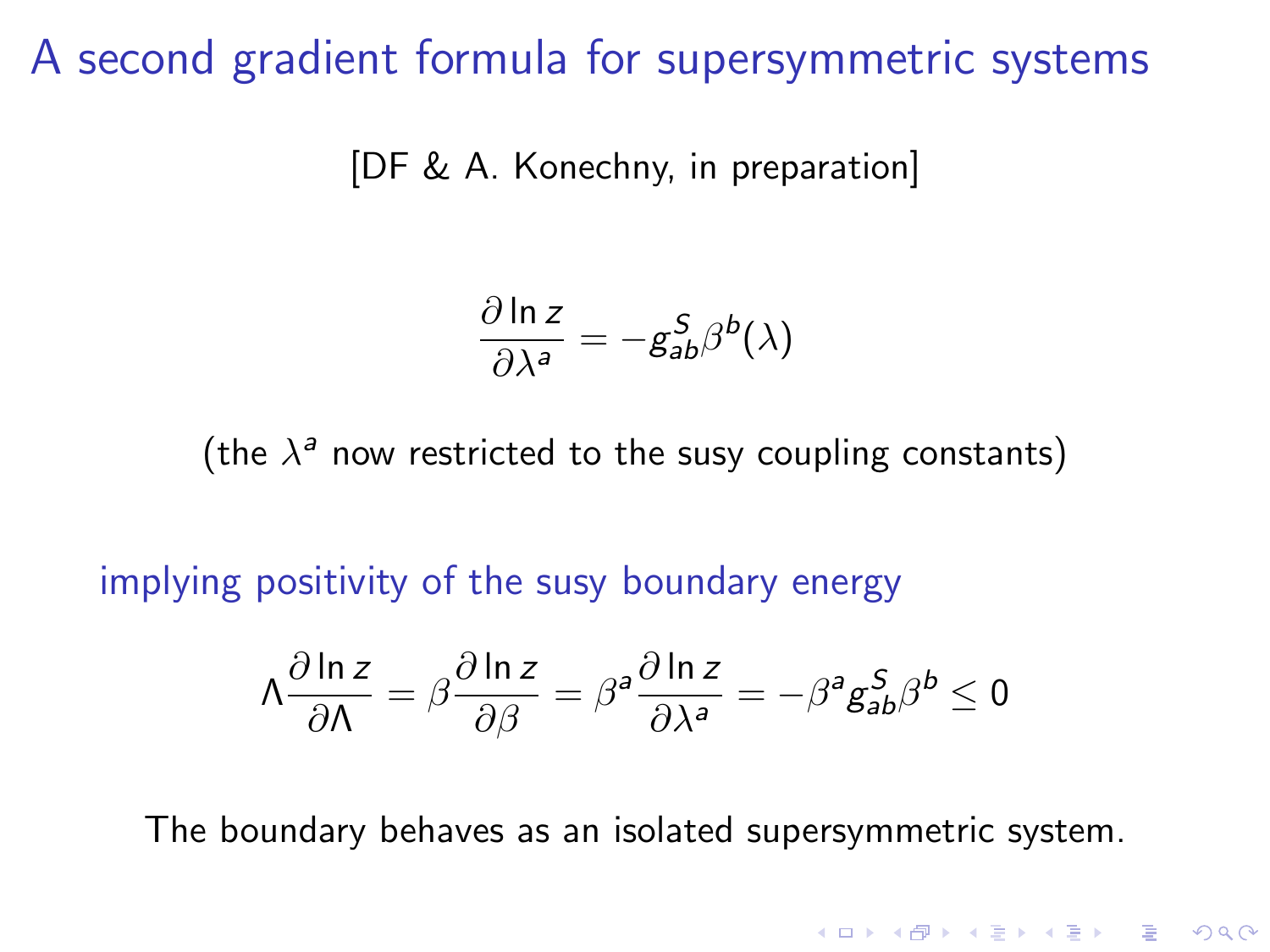Here, I will prove directly the positivity of the boundary energy

$$
\Lambda \frac{\partial \ln z}{\partial \Lambda} = \beta \frac{\partial \ln z}{\partial \beta} \le 0
$$

K ロ K K (P) K (E) K (E) X (E) X (P) K (P)

equivalently, that ln z decreases under the RG flow.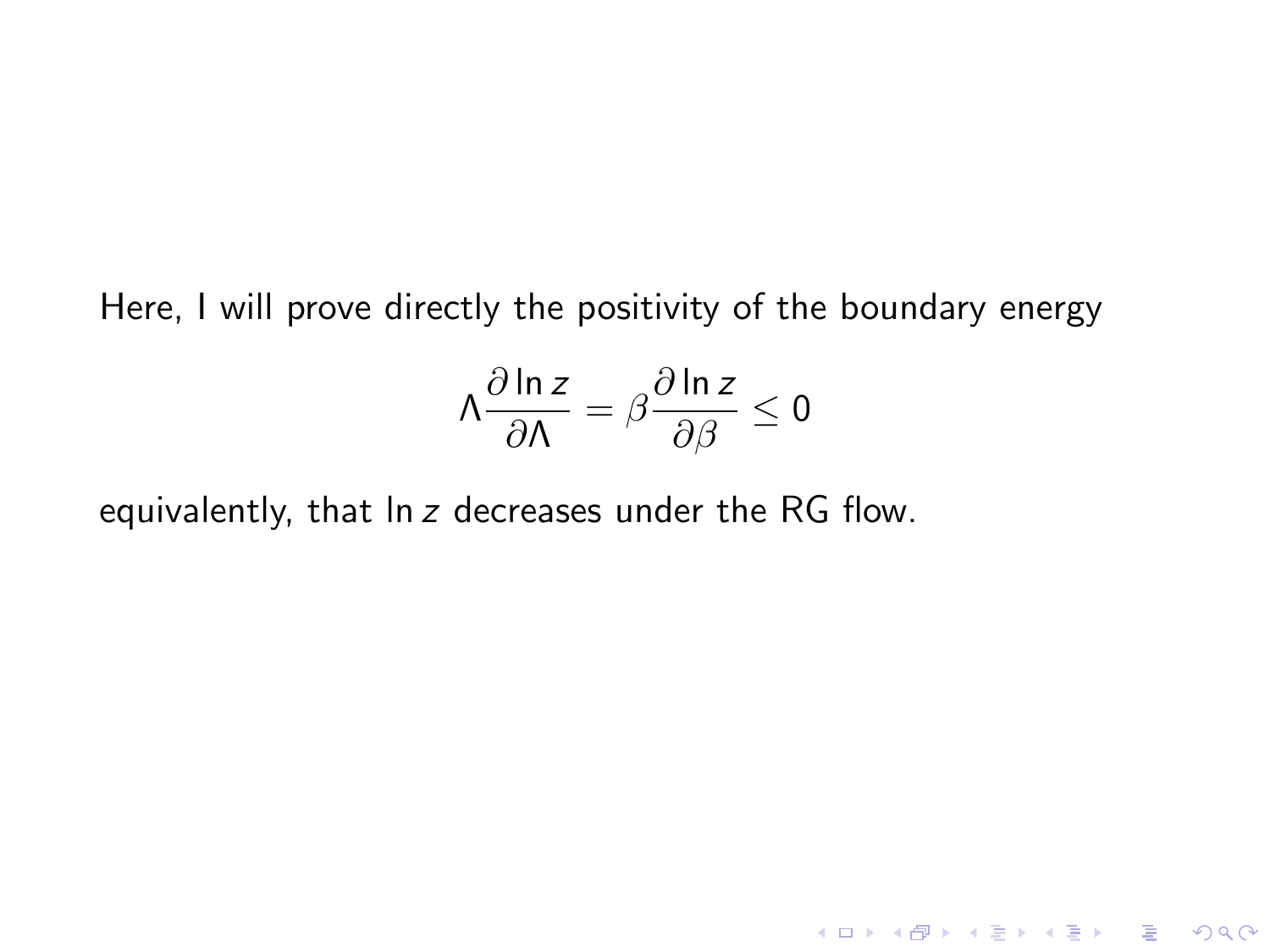## Local densities

energy and super-charge

$$
H = \int_0^L dx \mathcal{H}(t, x)
$$

$$
\hat{Q} = \int_0^L dx \hat{\rho}(t, x)
$$

$$
[\hat{Q}, \hat{\rho}(t,x)]_+ = 2\mathcal{H}(t,x)
$$

local conservation of super-charge

$$
\partial_t \hat{\rho}(t,x) + \partial_x \hat{\jmath}(t,x) = 0
$$

イロト イ御 トイミト イミト ニミー りんぴ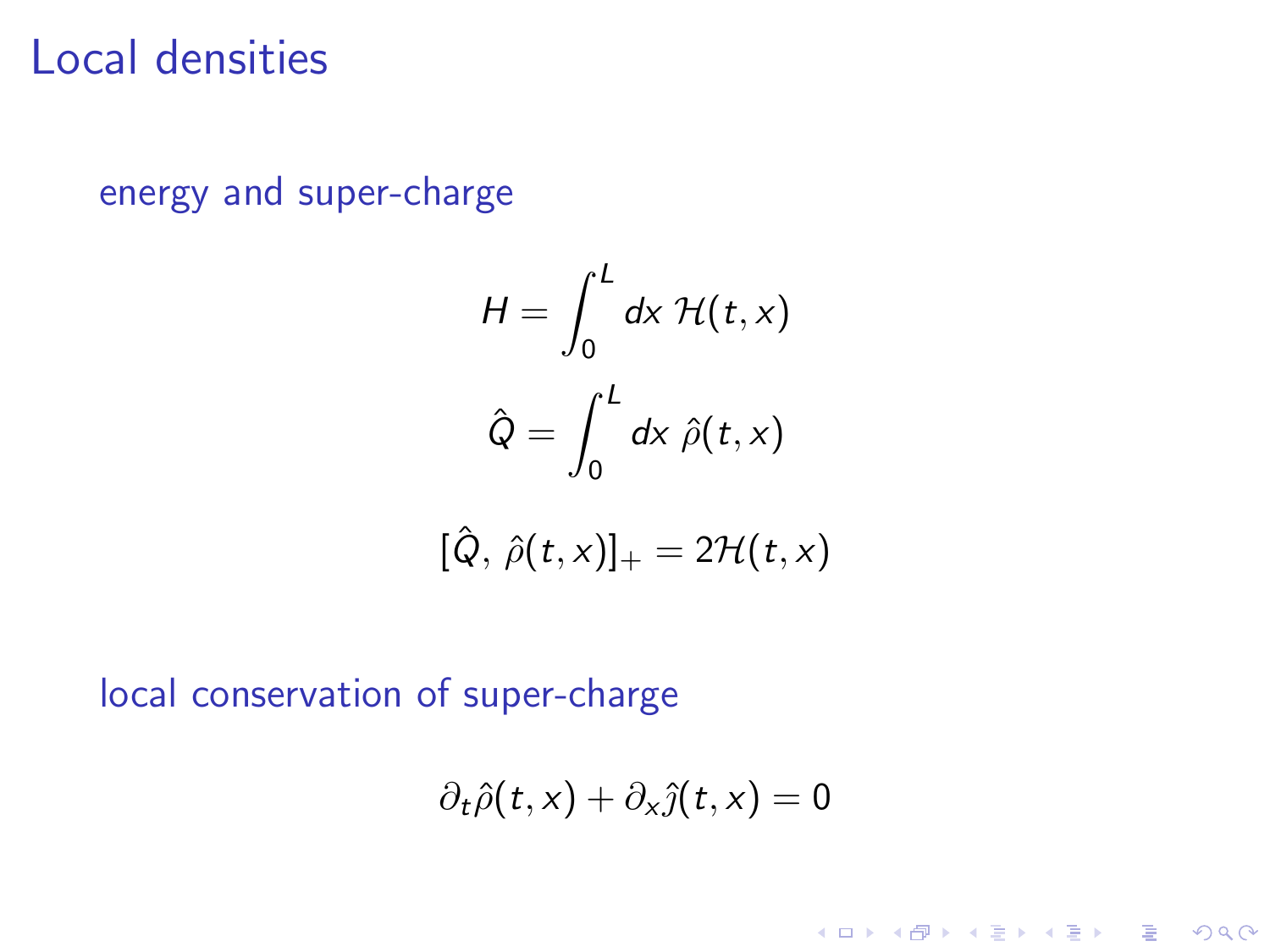# Boundary energy and super-charge

$$
h(t) = \lim_{\epsilon \to 0} \int_0^{\epsilon} dx \mathcal{H}(t, x)
$$

$$
\hat{q}(t) = \lim_{\epsilon \to 0} \int_0^{\epsilon} dx \hat{\rho}(t, x)
$$

$$
[\hat{Q}, \hat{q}(t)]_+ = 2h(t)
$$

$$
-\frac{\partial \ln z}{\partial \beta} = \langle h \rangle
$$

K ロ ▶ K @ ▶ K 할 ▶ K 할 ▶ ... 할 ... 900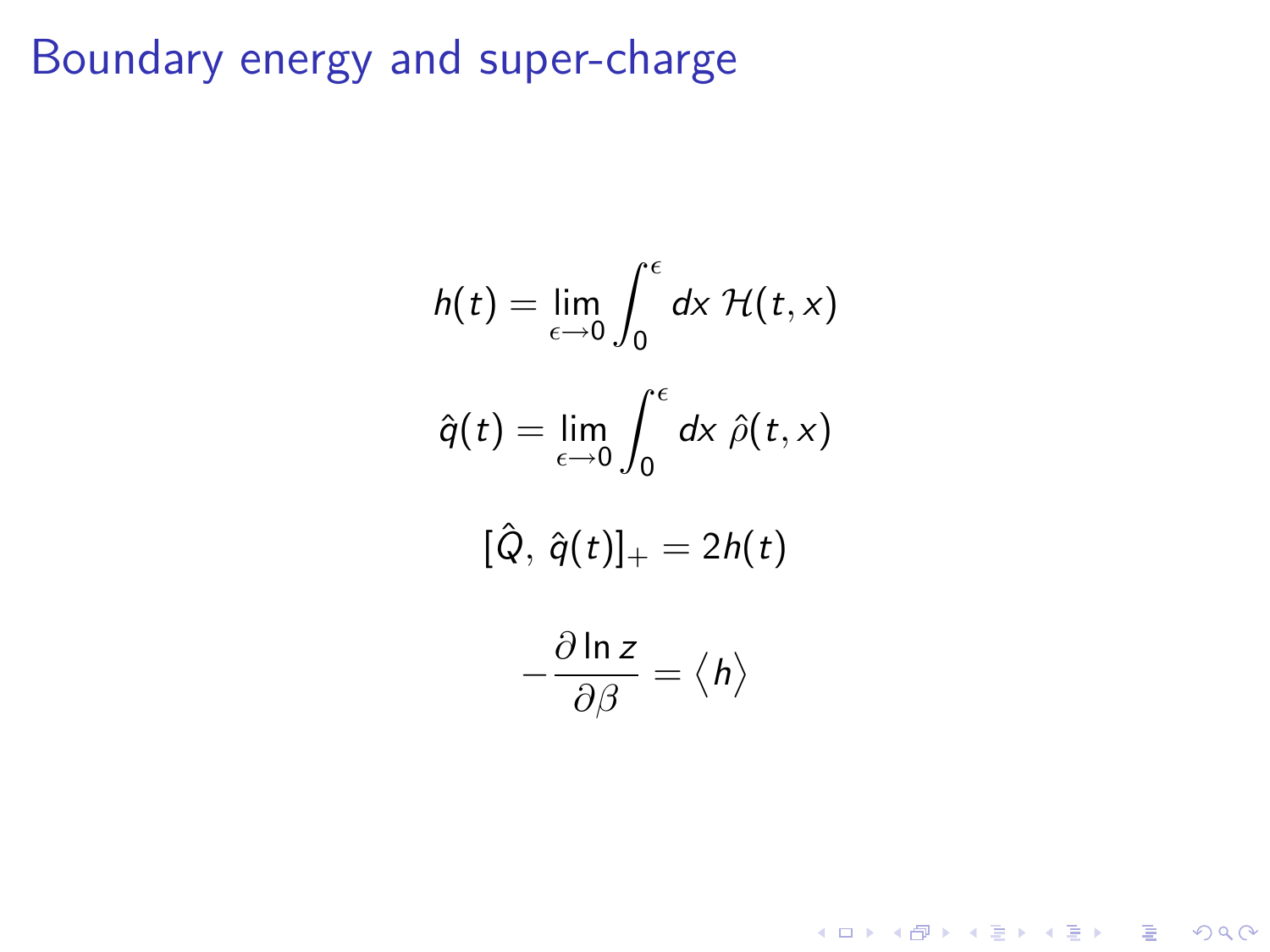Separate  $\hat{Q}$  into boundary and bulk parts at  $x = \epsilon$ 

$$
\hat{q}_{\epsilon}(t) = \int_0^{\epsilon} d\mathsf{x} \; \hat{\rho}(t,\mathsf{x}) \qquad \hat{Q}_{bulk}(t) = \int_{\epsilon}^{L} d\mathsf{x} \; \hat{\rho}(t,\mathsf{x})
$$

$$
\hat{Q} = \hat{q}_{\epsilon}(t) + \hat{Q}_{bulk}(t)
$$

locality implies

$$
[\hat{Q}_{bulk}(0),\,\hat{q}(0)]_+=0
$$

so

$$
\big\langle 2h\big\rangle = \big\langle [Q,\,\hat{q}(0)]_+\big\rangle = \big\langle [\hat{q}_\epsilon(0),\,\hat{q}(0)]_+\big\rangle
$$

4 D > 4 P + 4 B + 4 B + B + 9 Q O

but this equation is useless at  $\epsilon = 0$ , because  $\big\langle [\hat{q}(t),\,\hat{q}(0)]_+ \big\rangle$  is uv divergent at  $t=0.$ The boundary cannot be separated from the bulk, in general.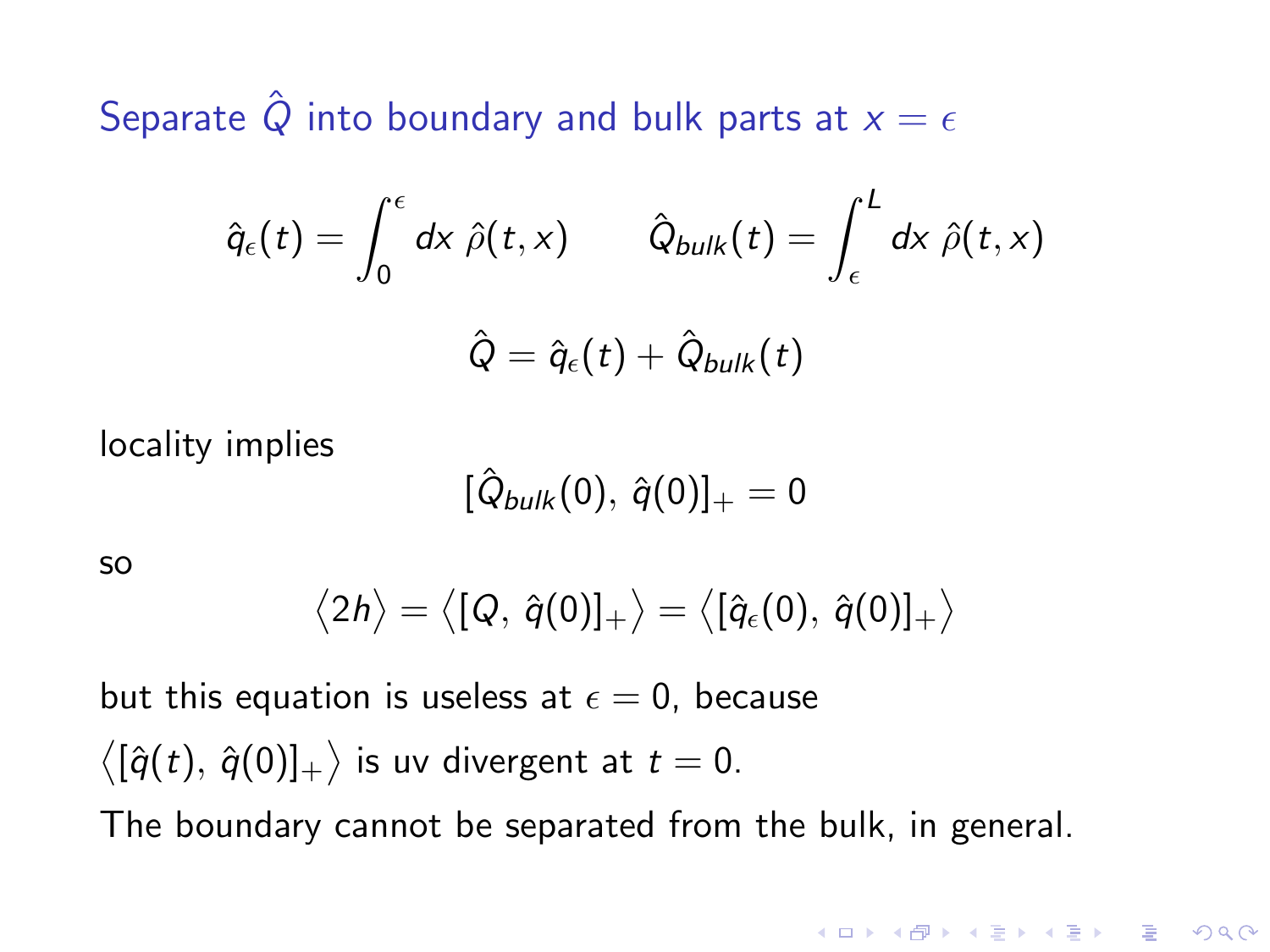# Use bulk super-conformal invariance

### define

$$
\begin{aligned} g_\epsilon(\omega) &= \int_{-\infty}^\infty dt \,\, e^{i\omega t} \left\langle [\hat{q}_\epsilon(t),\, \hat{q}(0)]_+ \right\rangle \\ G_\epsilon^\pm(\omega) &= \pm \int_0^{\pm\infty} dt \,\, e^{i\omega t} \left\langle [\hat{Q}_{bulk}(t),\, \hat{q}(0)]_+ \right\rangle \end{aligned}
$$

so

$$
2\pi\delta(\omega)\big<2h\big>=g_\epsilon(\omega)+G_\epsilon^+(\omega)+G_\epsilon^-(\omega)
$$

### bulk super-conformal invariance implies

$$
G_{\epsilon}^+(i\pi/\beta)=0=G_{\epsilon}^-(-i\pi/\beta)
$$

so

$$
\int \frac{d\omega}{2\pi} \frac{\pi^2/\beta^2}{\omega^2 + \pi^2/\beta^2} G_{\epsilon}^{\pm}(\omega) = 0
$$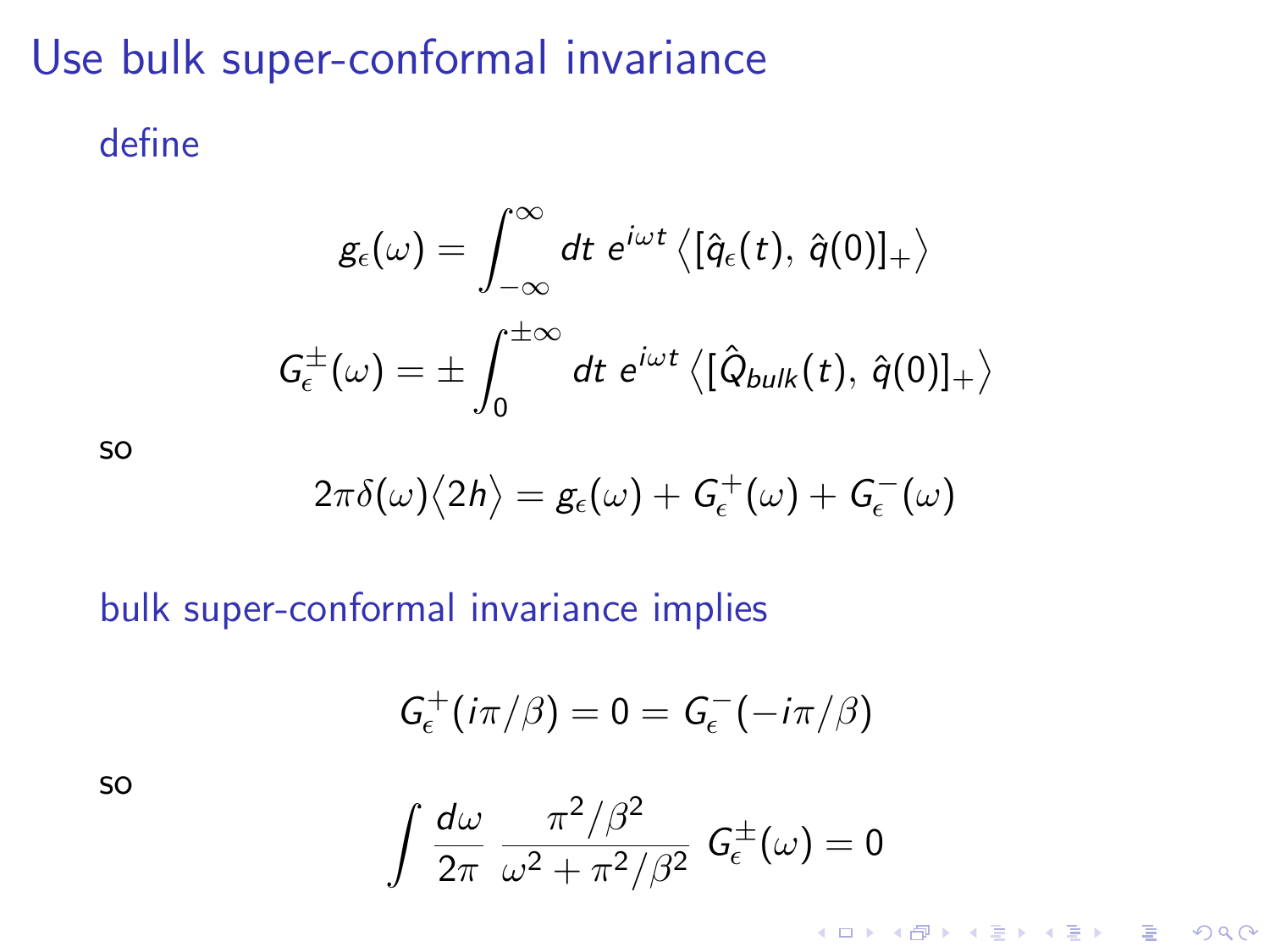so

$$
\langle 2h \rangle = \int \frac{d\omega}{2\pi} \frac{\pi^2/\beta^2}{\omega^2 + \pi^2/\beta^2} g_{\epsilon}(\omega)
$$

Now take  $\epsilon \to 0$ :

$$
g(\omega)=\int_{-\infty}^{\infty}dt\; e^{i\omega t}\left\langle [\hat{q}(t),\,\hat{q}(0)]_+\right\rangle
$$

$$
\beta \frac{\partial \ln z}{\partial \beta} = -\beta \langle h \rangle = -\frac{\beta}{2} \int \frac{d\omega}{2\pi} \frac{\pi^2/\beta^2}{\omega^2 + \pi^2/\beta^2} g(\omega)
$$

which is uv-finite as long as  $\dim[g(\omega)] < 1$ , i.e.,  $\dim[\hat{q}] < 1$ .

We have  $g(\omega) \ge 0$  and  $g(\omega) = 0$  iff  $\hat{q} = 0$ , so

$$
\beta \frac{\partial \ln z}{\partial \beta} \leq 0
$$

**KORK ERKER ADE YOUR** 

with equality iff the boundary is critical (superconformal).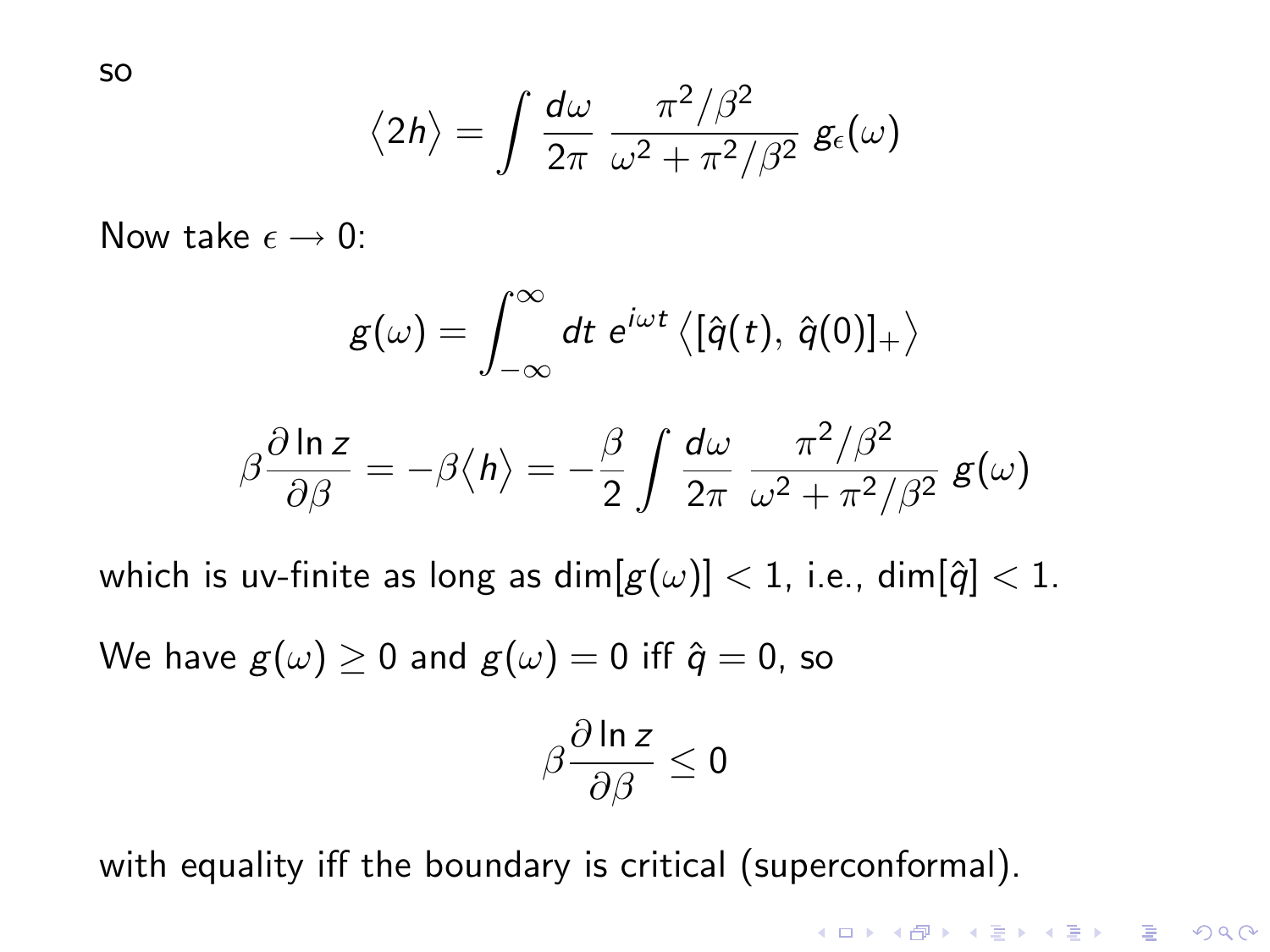# The gradient formula

boundary operators

$$
[\hat{Q}, \hat{\phi}_a(t)]_+ = \phi_a(t)
$$

$$
\frac{\partial \ln z}{\partial \lambda^a} = \beta \langle \phi_a \rangle
$$

boundary beta-functions

$$
\hat{q} = -2\beta^a \hat{\phi}_a
$$
\n
$$
h = \frac{1}{2} [\hat{Q}, \hat{q}]_+ = -\beta^a \phi_a
$$
\n
$$
\Lambda \frac{\partial \ln z}{\partial \Lambda} = \beta \frac{\partial \ln z}{\partial \beta} = -\beta \langle h \rangle = \beta \langle \beta^a \phi_a \rangle = \beta^a \frac{\partial \ln z}{\partial \lambda^a}
$$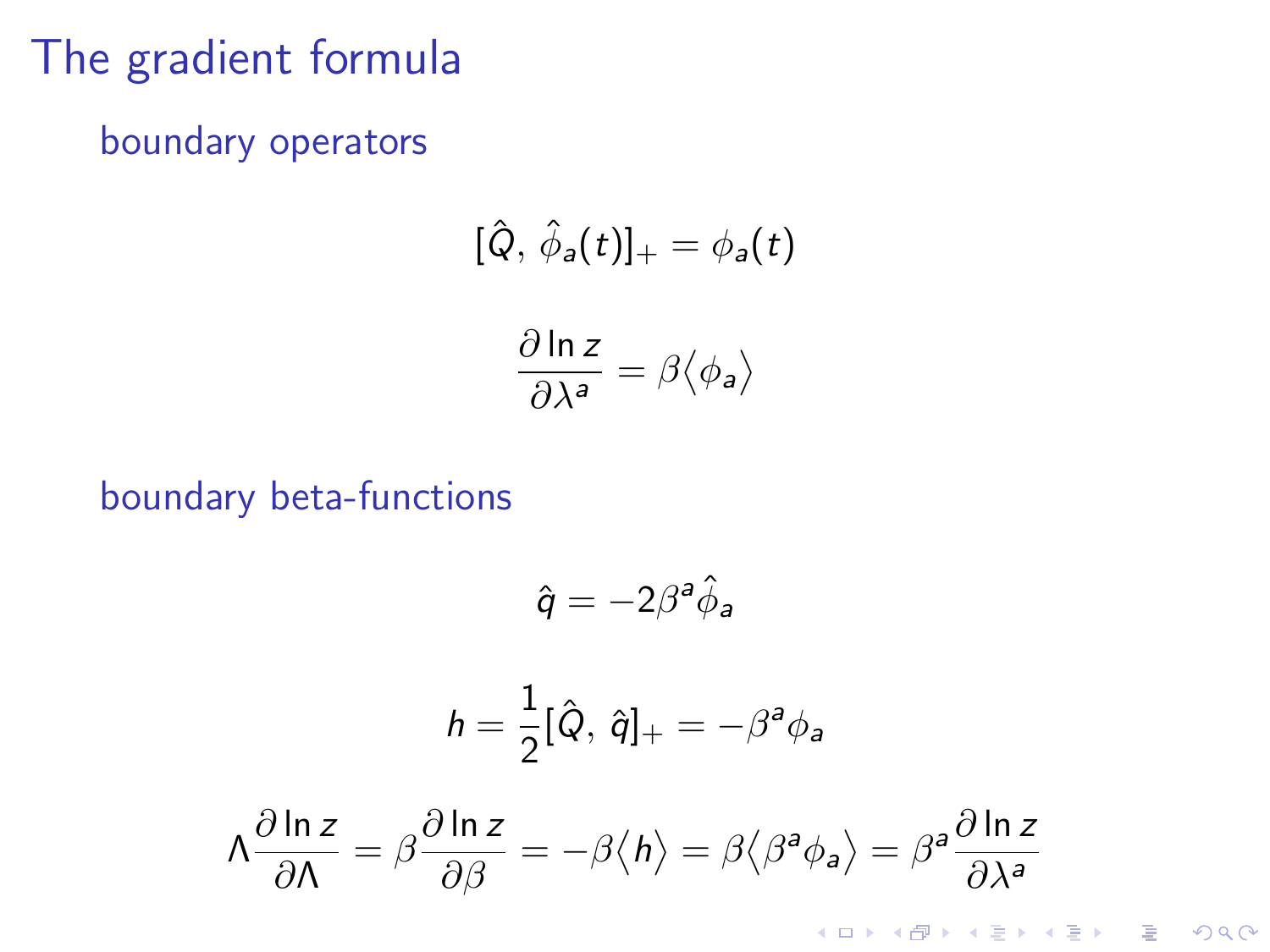$$
\big\langle \phi_{\mathsf{a}} \big\rangle = \big\langle [\hat{\mathsf{Q}}, \, \hat{\phi}_{\mathsf{a}}(0)]_+ \big\rangle = \big\langle [\hat{q}_{\epsilon}(t) + \hat{\mathsf{Q}}_{\mathsf{bulk}}(t), \, \hat{\phi}_{\mathsf{a}}(0)]_+ \big\rangle
$$

$$
g_a(\omega) = \int_{-\infty}^{\infty} dt \ e^{i\omega t} \langle [\hat{q}(t), \hat{\phi}_a(0)]_+ \rangle
$$
  
= 
$$
\int_{-\infty}^{\infty} dt \ e^{i\omega t} \langle [-2\beta^b \hat{\phi}_b(t), \hat{\phi}_a(0)]_+ \rangle
$$
  
= 
$$
-2\beta^b g_{ab}(\omega)
$$

$$
\langle \phi_a \rangle = \int \frac{d\omega}{2\pi} \frac{\pi^2/\beta^2}{\omega^2 + \pi^2/\beta^2} g_a(\omega)
$$

$$
= -2\beta^b \int \frac{d\omega}{2\pi} \frac{\pi^2/\beta^2}{\omega^2 + \pi^2/\beta^2} g_{ab}(\omega)
$$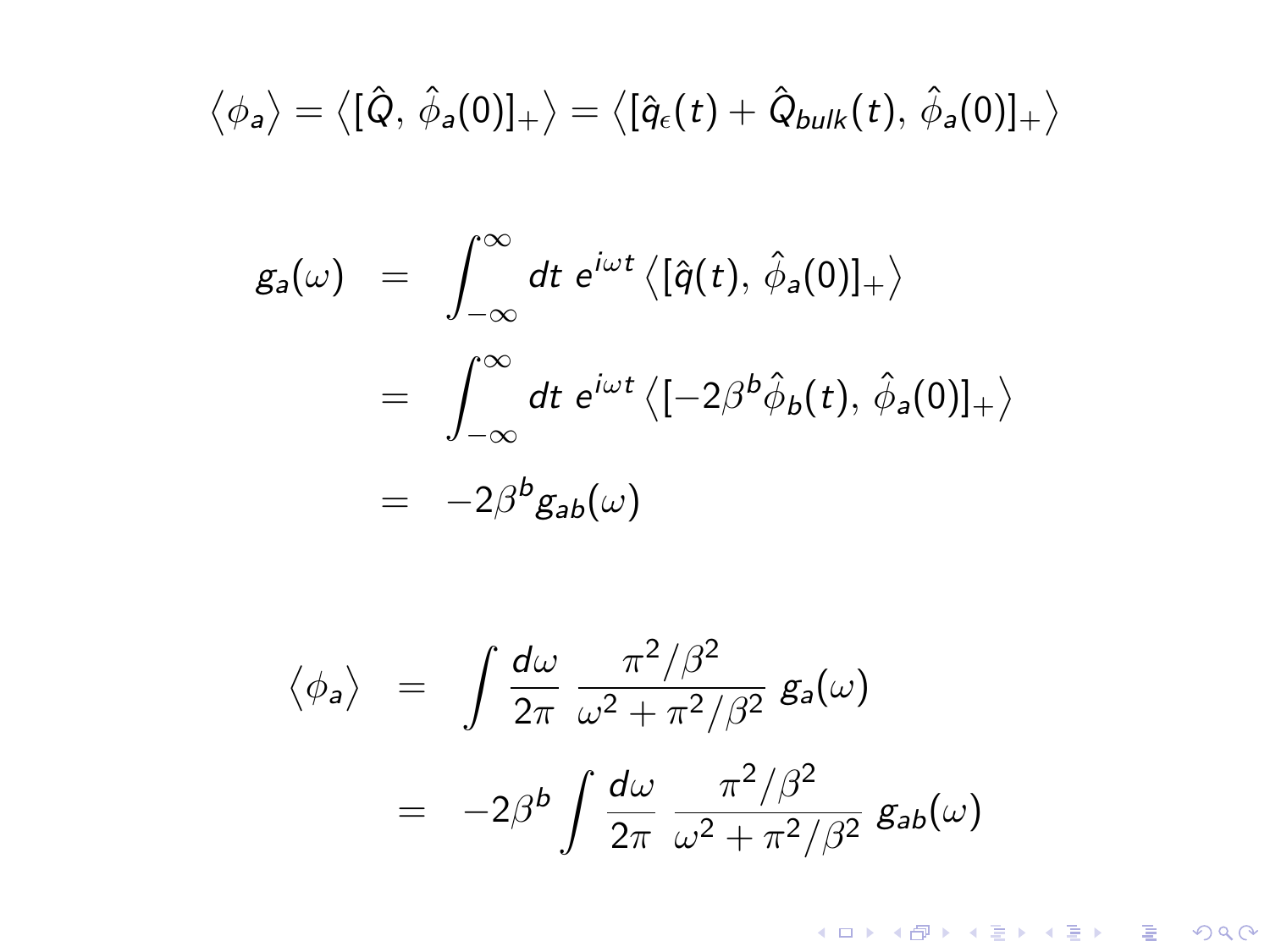$$
\frac{\partial \ln z}{\partial \lambda^a} = -g_{ab}^S \beta^b
$$

$$
g_{ab}(\omega) = \int_{-\infty}^{\infty} dt \ e^{i\omega t} \langle [\hat{\phi}_b(t), \hat{\phi}_a(0)]_+ \rangle
$$

$$
g_{ab}^S = 2\beta \int \frac{d\omega}{2\pi} \frac{\pi^2/\beta^2}{\omega^2 + \pi^2/\beta^2} g_{ab}(\omega)
$$
  
=  $\pi \int dt \ e^{-\pi|t|/\beta} \langle [\hat{\phi}_b(t), \hat{\phi}_a(0)]_+ \rangle$   
=  $2\pi \int_0^\beta d\tau \sin\left(\frac{\pi\tau}{\beta}\right) \langle \hat{\phi}_b(-i\tau), \hat{\phi}_a(0) \rangle$ 

イロトメタトメミトメミト (ミ) の女々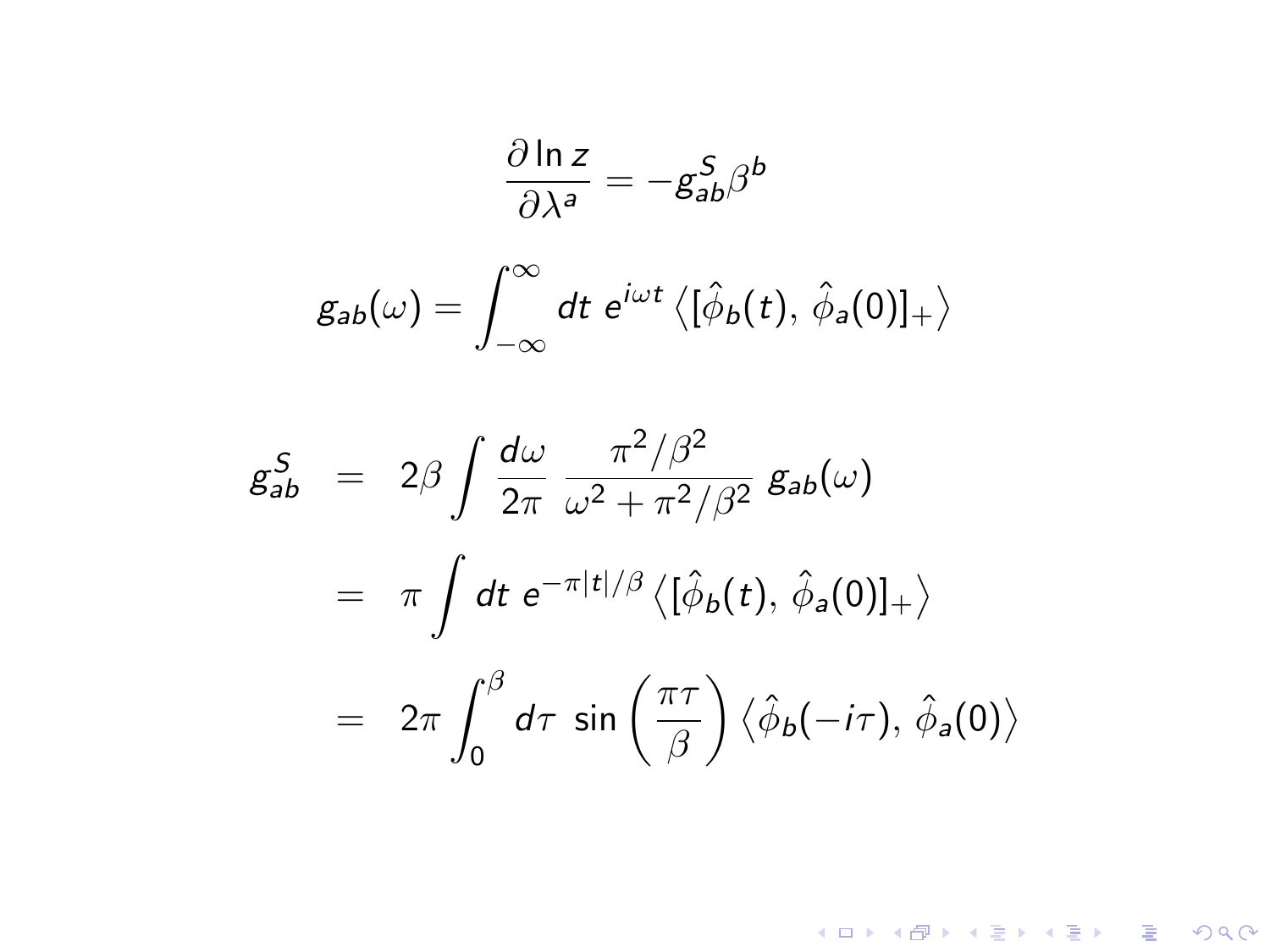### Some questions

- 1. Why do we need bulk conformal invariance?
- 2. Why do we need canonical uv behavior in the boundary?
	- $\triangleright$  no negative dimension boundary operators
	- $\triangleright$  no strongly irrelevant boundary operators
- 3. Does the result apply to composite boundaries/junctions?

4 D > 4 P + 4 B + 4 B + B + 9 Q O

4. Can  $\ln z$  (and/or s) be bounded below?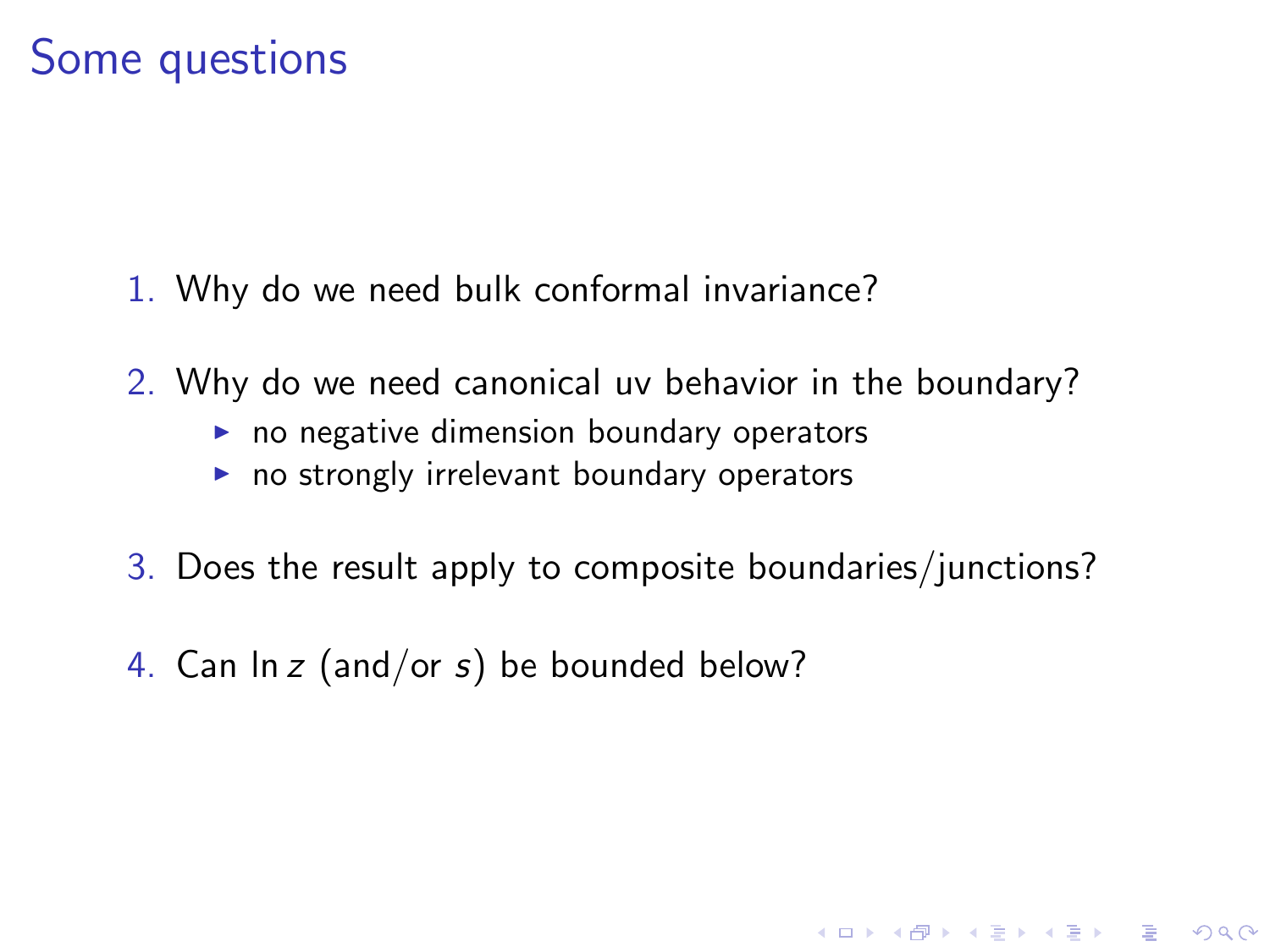Bulk conformal invariance and zeros of response functions

$$
\partial_t \hat{Q}_{bulk}(t) = \int_{\epsilon}^{L} dx \, [-\partial_x \hat{j}(t,x)] = \hat{j}(t,\epsilon)
$$

#### Define response functions

$$
R_a^{\pm}(\omega) = \pm \int_0^{\pm \infty} dt \ e^{i\omega t - \delta|t|} \langle [i\hat{\jmath}(t,\epsilon), \hat{\phi}_a(0)]_+ \rangle
$$

 $R^+_a(\omega)$  is analytic in the upper half-plane,  $R^-_a(\omega)$  in the lower.

#### Use the conservation equation

$$
G_{a,\epsilon}^{\pm}(\omega)=\pm\int_0^{\pm\infty}dt\,\,e^{i\omega t-\delta|t|}\big\langle[\hat{Q}_{bulk}(t),\,\hat{\phi}_a(0)]_+\big\rangle=\frac{R_a^{\pm}(\omega)}{\omega\pm i\delta}
$$

K ロ ▶ K @ ▶ K 할 ▶ K 할 ▶ 이 할 → 9 Q @